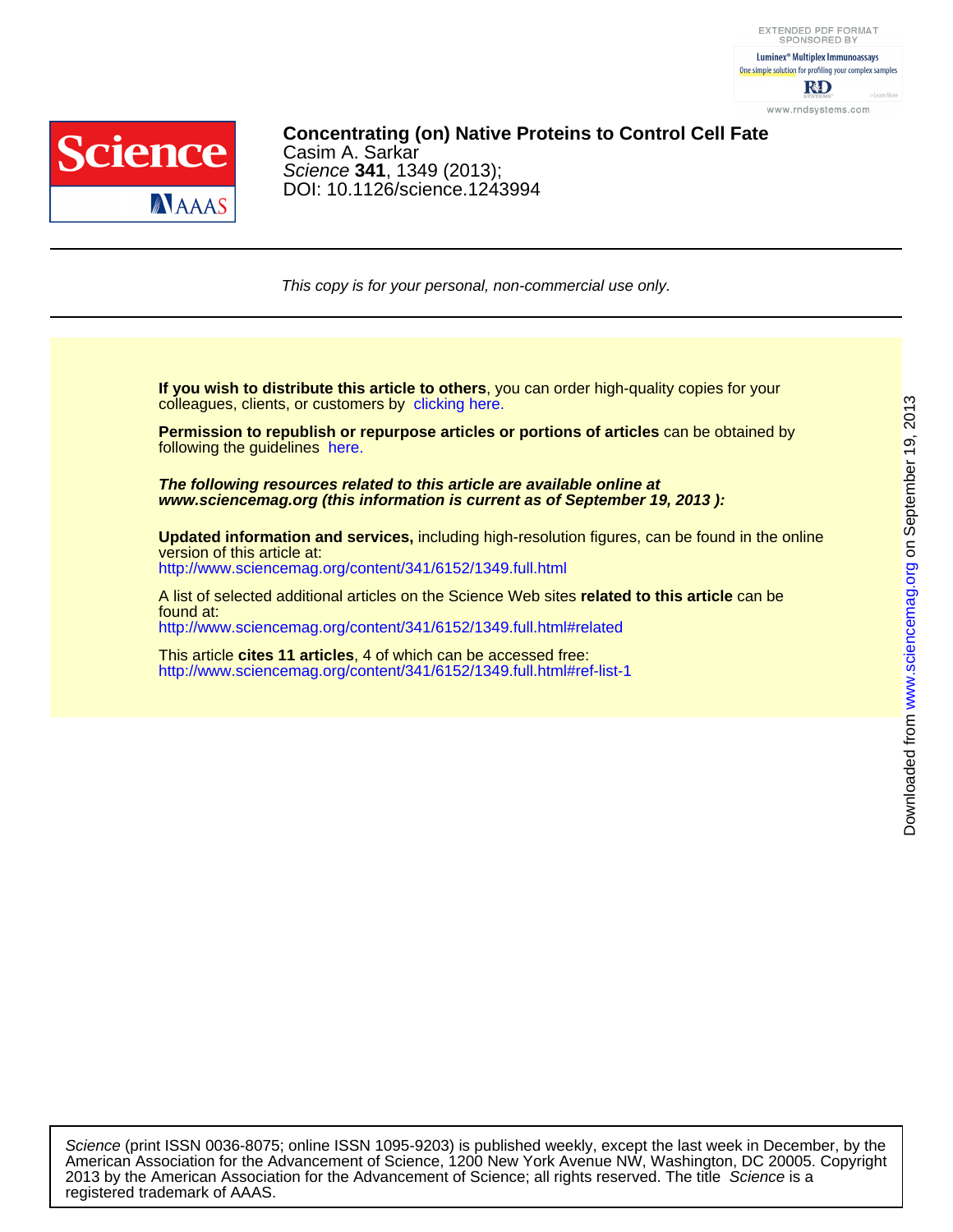

Lewis acidity at work. The fluorinated phosphonium cation 3<sup>+</sup> reported by Caputo et al. is a powerful Lewis acid that can cleave the C-F bonds of fluoroalkanes (right). This high Lewis acidity originates from the presence of a vacant coordination site defined by an empty σ\* orbital whose main lobe is centered on the phosphorus atom (left).

which readily interact with  $3<sup>+</sup>$  to form the difluorophosphorane  $(C_6F_5)_3PF_2$ . The thermodynamic drive for this reaction is so strong that  $3^+$  can abstract a fluoride anion from comparatively inert fluorocarbons (see the second figure), a class of molecules that, when volatile, contribute to the greenhouse effect. This fluoride abstraction reaction, which involves activation of a C-F bond, can be carried out in the presence of a hydride donor such as a trialkylsilane. Under these conditions, fluorocarbons are catalytically converted into alkanes through a process known as hydrodefluorination.

Cation  $3^+$  is not as effective as the silylium-based hydrodefluorination catalysts pioneered by Douvris and Ozerov (*12*), but it nonetheless has a number of unique features that could make this class of Lewis acids attractive as reagents and catalysts. One key point is that the phosphorus center of **3** + has a full valence of eight electrons. As a result, salts of **3** <sup>+</sup> are more stable and easier to handle than their silylium counterparts. The compound also contains <sup>31</sup>P and <sup>19</sup>F nuclei, making its chemistry easy to follow with nuclear magnetic resonance.

The results described by Caputo *et al*. go beyond the simple discovery of a new Lewis acid. They set the stage for broader developments in the chemistry of cationic Lewis acids containing phosphorus and other group 15 elements. For example, an antimony compound was recently used for the fluorescence sensing of fluoride in water at part-per-million concentrations (*13*). Such compounds may also find applications in asymmetric synthesis. The tetrahedral geometry of these cations should lead to increased steric interactions with incoming substrates—a phenomenon that could be exploited for asymmetric induction if chirality is present at the group 15 element.

#### References and Notes

- 1. E. Y.-X. Chen, T. J. Marks, *Chem. Rev.* 100, 1391 (2000).
- 2. G. Erker, *Dalton Trans.* 2005, 1883 (2005).
- 3. W. E. Piers, *Adv. Organomet. Chem.* 52, 1 (2004).
- 4. D. W. Stephan, *Dalton Trans.* 2009, 3129 (2009).
- 5. C. A. Reed, *Acc. Chem. Res.* 43, 121 (2010).
- 6. G. A. Olah, *J. Org. Chem.* 70, 2413 (2005).
- 7. I. Krossing, I. Raabe, *Chemistry* 10, 5017 (2004). 8. C. B. Caputo, L. J. Hounjet, R. Dobrovetsky, D. W. Stephan, *Science* 341, 1374 (2013).
- 9. H. Schmidbaur, K. H. Mitschke, J. Weidlein, *Angew. Chem. Int. Ed. Engl.* 11, 144 (1972).
- 10. A. Kornath, F. Neumann, H. Oberhammer, *Inorg. Chem.* 42, 2894 (2003).
- 11. T. W. Hudnall, Y.-M. Kim, M. W. P. Bebbington, D. Bourissou, F. P. Gabbaï, *J. Am. Chem. Soc.* 130, 10890 (2008).
- 12. C. Douvris, O. V. Ozerov, *Science* 321, 1188 (2008).
- 13. I.-S. Ke, M. Myahkostupov, F. N. Castellano, F. P. Gabbaï, *J. Am. Chem. Soc.* 134, 15309 (2012).

Acknowledgments: Supported by NSF grant CHE-1300371 and Welch Foundation grant A-1423.

10.1126/science.1244423

### CELL SIGNALING

# **Concentrating (on) Native Proteins to Control Cell Fate**

Synthetic genetic controllers modulate endogenous signaling networks to route cells toward desired behaviors.

#### **Casim A. Sarkar**

 $\sum$  ynthetic biology has ambitious goals—<br>to engineer and repurpose cells for<br>to energy (1–2). Such achievements require to engineer and repurpose cells for to energy  $(1, 2)$ . Such achievements require robust designs for programming cell behavior. Signaling pathways within cells integrate information from the environment to drive specific gene expression programs, so from an engineering perspective, these pathways represent prime interventional targets for harnessing control of cellular decision-making ( *3*). The output of a signaling pathway ultimately depends on the dynamics of its constituents, which, in turn, are determined by their concentrations and interactions. Given

that these properties are hard-wired into the genome of the organism, how might cell fate be artificially regulated without manipulating the host's DNA? On page 1358 of this issue, Galloway *et al.* (4) demonstrate that this can be accomplished by introducing synthetic genetic controllers into the host to modulate the activity of a native signaling pathway. Cell fate "rerouting" in yeast was accomplished by using these genetic controllers to conditionally increase the concentrations of key endogenous proteins in a mitogen-activated protein kinase (MAPK) pathway, thereby reshaping the signaling dynamics and cellular response without introducing new proteins into the network.

MAPK pathways are attractive targets for cell engineering because they are ubiquitously expressed in eukaryotic organisms and are vital cogs in the decision-making machinery, regulating cellular processes such as differentiation, proliferation, motility, and death ( *5*). The concentrations of the constituent proteins in the MAPK cascade can vary substantially across organisms (6), which in turn can alter the signal-processing characteristics of the network ( *7*).

Galloway *et al*. focused on a yeast mating behavior that is governed by a pheromone called  $\alpha$ -factor. This stimulus activates a MAPK pathway that stops cell division and promotes a mating response. To identify concentration-dependent control points in this pathway, the authors increased the expression of individual signaling proteins in the network. In the absence of pheromone, they identified Ste4 as a protein whose overexpression results in pathway activation. In the pres-

www.sciencemag.org **SCIENCE** VOL 341 20 SEPTEMBER 2013 1349 *Published byAAAS*

Department of Biomedical Engineering, University of Minnesota, Minneapolis, MN 55455, USA. E-mail: csarkar@ umn.edu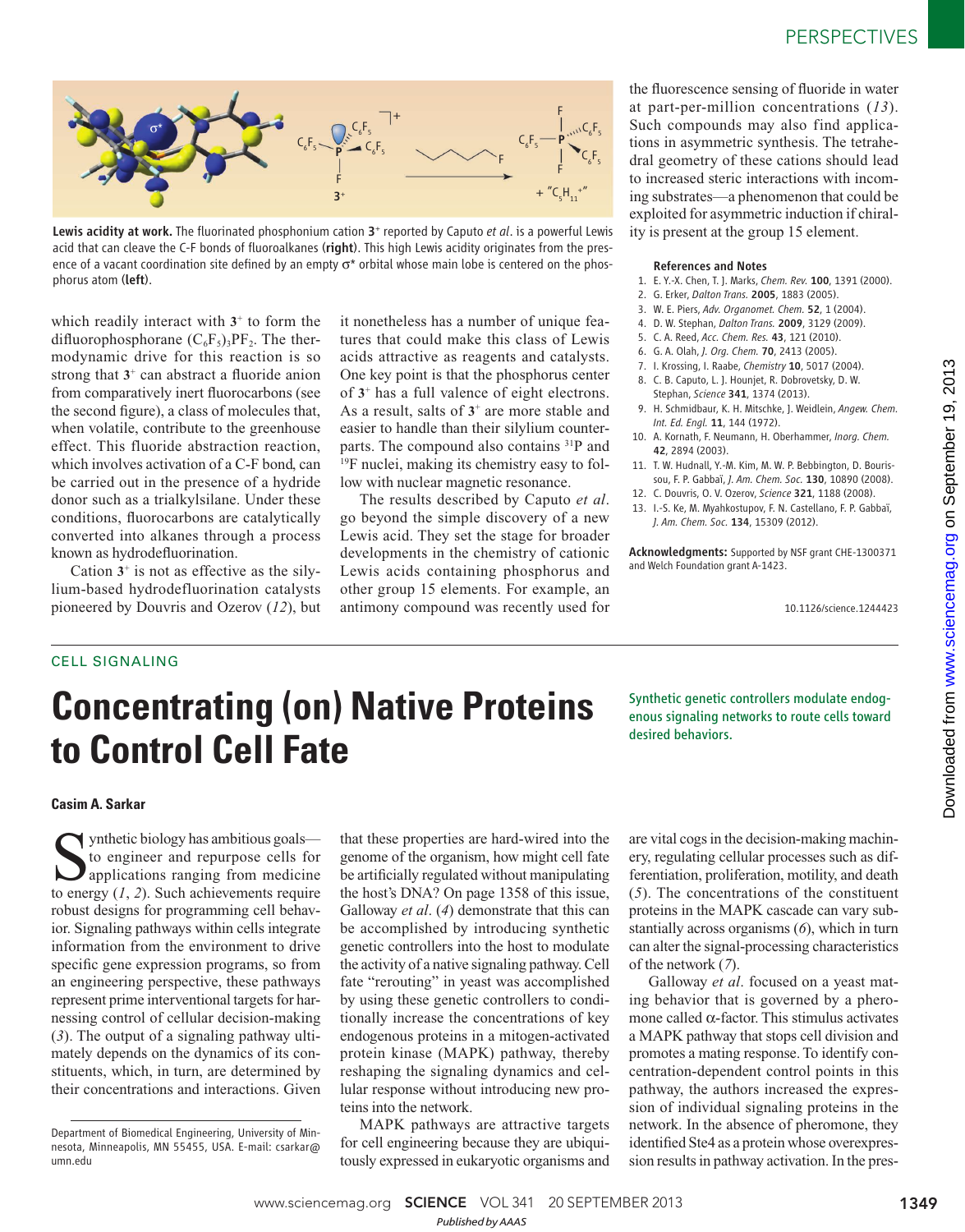## PERSPECTIVES



Controlling cell behavior with molecular network diverters. (A) A cell signaling pathway that is normally activated by a natural stimulus can be artificially controlled by increasing the expression of a key native pathway component. This can be accomplished by introducing "diverters" (synthetic genetic elements) into the cell that respond to an artificial stimulus. Positive diverters can increase pathway activity in the absence of a natural stimulus by increasing the concentration of a pathway activator (blue circle); negative diverters (not depicted) can decrease pathway activity in the presence of a natural stimulus by increasing the concentration of a pathway repressor (red circle). (B) A signaling network may be modulated by several diverters to enable conditional routing of a cell to multiple different fates, but this requires an appropriate balance of positive diverters (blue) and negative diverters (red) so that each small-molecule inducer has enough sway to redirect the cell toward the corresponding fate.

ence of  $\alpha$ -factor, the authors identified Msg5 as a pathway constituent whose overexpression can override this pheromone and attenuate pathway activity.

To understand the effect of protein overexpression on signaling dynamics, it is also important to consider how the concentration is increased. One way to boost expression of a gene is to use a constitutive or pathwayindependent genetic element called a promoter. With such a promoter, the concentration of the gene's corresponding protein can be increased without changing the topology of the signaling network. In synthetic MAPK cascades with the same network topology, varying the concentrations of pathway members can enable predictable tuning of the output response ( *7*). Alternatively, gene expression can be enhanced using a pathwayresponsive promoter. In this case, not only is the protein concentration increased, but the network structure is also changed by introducing a feedback loop. Endogenous MAPK pathways have been rewired using feedbackdriven artificial protein interactions to rationally alter signaling dynamics ( *8*).

To modulate protein concentrations, Galloway *et al*. constructed a series of molecular network "diverters." Each diverter consisted of three genetic elements: a pathwayindependent or pathway-responsive promoter to control gene expression; a concentrationdependent pathway regulator (i.e., the gene encoding either the pathway activator Ste4 or the pathway repressor Msg5); and one or more transducers that enable small-molecule control of protein synthesis (9). These diverters were assembled in plasmids that were introduced into the yeast but remained separate from the host's native genetic material. The modular design of the diverters facilitates piecewise engineering of the component parts and their overall function enables conditional increase in expression of a key protein of interest, with or without network rewiring (see the figure).

Although Ste4 overexpression increases pathway activity, a diverter that drives constitutive expression of this protein with a smallmolecule inducer only elicited weak routing to the mating fate (in the absence of the natural pheromone stimulus). However, by changing to a diverter in which expression of Ste4 was under control of a pathway-responsive promoter, a positive-feedback loop was created that robustly amplified the effects of Ste4 on the pathway. By contrast, for routing to the nonmating fate in the presence of both pheromone and a different small-molecule inducer, feedback-driven expression of Msg5 could not elicit the desired outcome, whereas constitutive expression of this protein could do so. Msg5 is a negative regulator of the MAPK pathway, so unlike Ste4, its effect is attenuated when its expression is driven by a pathway-responsive promoter.

What if a cell was engineered to harbor both of these diverters—that is, one for pathway-responsive expression of Ste4 and one for constitutive expression of Msg5? Could regulation of multiple cell behaviors be achieved? Galloway *et al*. tried this, but "background cross talk" got in the way—basal activity from the uninduced Msg5 diverter antagonized the ability of the Ste4 diverter to route the cell to the mating fate. Through computational modeling, the authors identified additional genetic elements that could enhance the function of the two original diverters while buffering against undesirable cross talk. Importantly, when combining diverters that act on the same signaling network to route cells toward different behavioral outcomes, their strengths must be appropriately balanced so that the small-molecule inducers can elicit the desired effects. For example, in the study by Galloway *et al*., a system with both constitutive and positive-feedback diverters for Ste4, but only the constitutive diverter for Msg5, was unbalanced. The mating phenotype could be induced with the appropriate small-molecule stimulus (in the absence of the natural pheromone stimulus), but the nonmating fate could not be induced in the presence of pheromone and the other small molecule. The final system design consisted of two genetic controllers for the expression of Ste4 and two for the expression of Msg5 (one constitutive and one pathway-responsive for each); this balanced structure enabled inducible cell fate routing in multiple directions.

To complement the promising strategy developed by Galloway *et al*., methods could be developed to further streamline its implementation. Identification of key control nodes in a signaling pathway of interest may be guided by computational modeling and sensitivity analyses (10). This can be useful when working with a network containing many proteins or a network whose activity may be largely insensitive to overexpression of individual proteins but sensitive to simultaneous perturbation of two or more proteins. Exper-

CREDIT: H. MACDONALD/SCIENCE . MACDONA